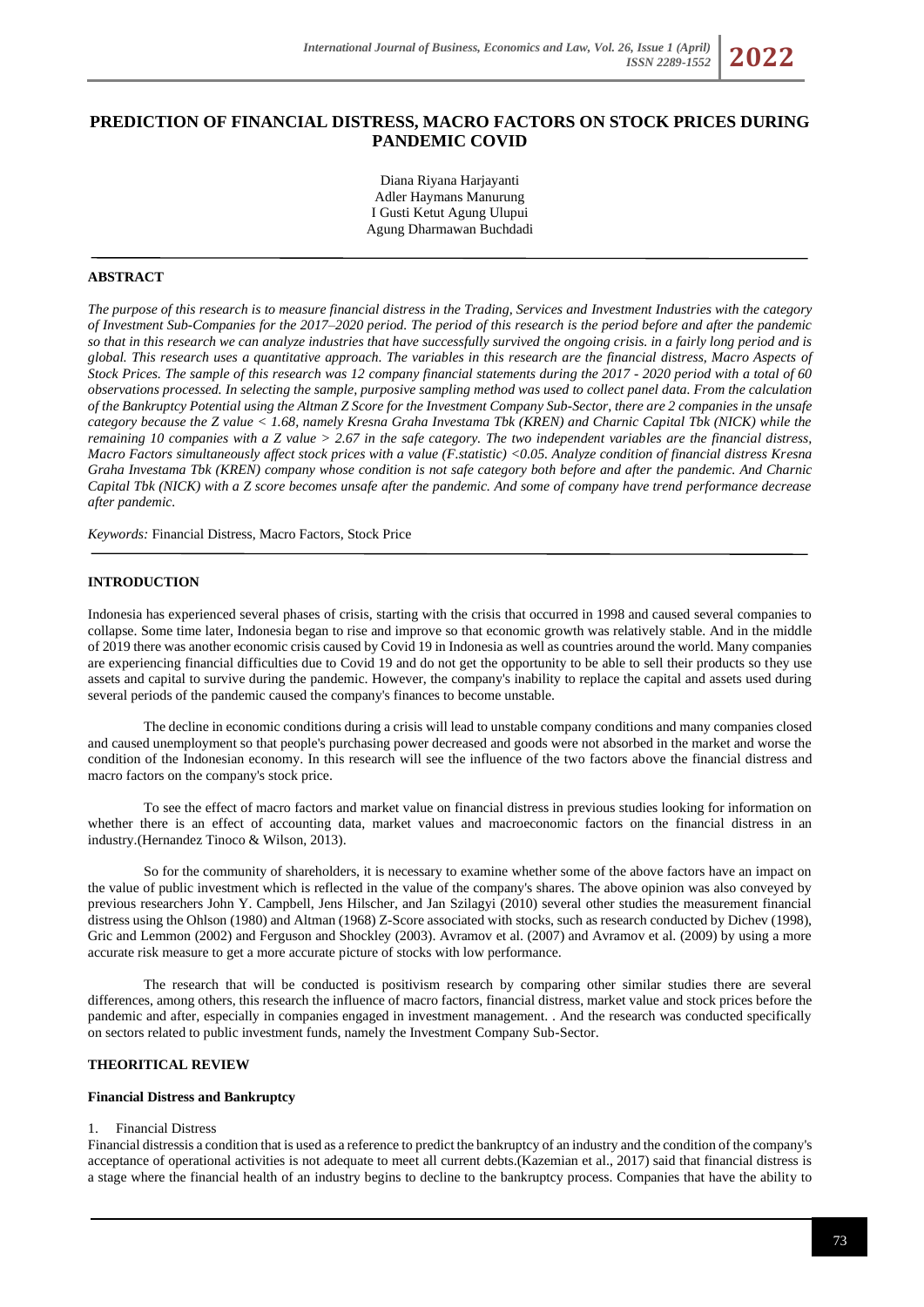predict the possibility of financial difficulties, the company can take risk prevention efforts for the possibility of bankruptcy more quickly so that bankruptcy is expected to be avoided. And anticipatory steps can be taken to avoid it. Almilia & Kristiadji (2003) in (Kusumawati & Herbenita, 2020) said several parties who need information on the prediction of potential bankruptcy, among others:

- Debitor. The parties included are banks, cooperatives, and other parties whose operational activities are related to the provision of loans or credit in order to avoid credit problems that can cause losses.
- Investors. For those who are going to invest in an industry, they really need information on the financial condition of the industry. So by predicting the financial risk of an industry, investment losses can be avoid.
- Regulatory bodies such as OJK. The process of monitoring and calculating risk from financial institutions that are under their supervision is required so that appropriate decision analysis can be carried out on these financial institutions with the aim of protecting investors.
- Government. In an effort to create a safe investment climate in Indonesia, it is necessary to be able to predict the bankruptcy of companies so that they can maintain the level of investor confidence
- Auditors. Can provide information related to the condition of a company, so that users of that information can predict the financial effects of the company and the company's prospects in the future.

# 2. Bankruptcy

Bankruptcy is one of the impacts of the financial distress process. Bankruptcy is a series of processes that begin with problems in paying off short-term debt and ultimately lead to financial failure, one of which is reflected in the accumulation of debts that cannot be repaid. A company is said to be in bankruptcy, when there is a condition that the income received cannot cover the existing costs, the value of the cash flow received is currently less than the obligations it has, so that the company's profit received is less than the cost of capital. Predictions of potential bankruptcy by management need to be analyzed so that prevention / mitigation plans can be carried out against risks that endanger the industry so that solutions can be immediately found to fix them.

# Altman Z-score

Z-score by Altman is a bankruptcy potential model that is widely used in management to estimate when an industry will face bankruptcy. The following is the Altman method used to analyze bankruptcy capabilities(Altman et al., 2017):

 $Zi = 0.012 X1 + 0.014 X2 + 0.033 X3 + 0.006 X4 + 0.999 X5$ 

Information:

Zi = Total z-score  $X1 = Net Working Capital / Total Assets$  $X2 = Retain Earning / Total Assets$ X3 = EBIT / Total Assets X4 = Market Value of Equity / Total Debt X5 = Total Sales / Total Assets

The classification results from the above calculations are as follows:

Safe zone =  $Z > 2.67$ 

Zone of gray or gray  $= 1.81 < Z < 2.67$ 

Distress zone  $= 7 < 1.81$ 

# **Macro Factor**

The influence of macro factors is an external factor that can affect the company's activities carried out by producers, consumers, the banking world, the government, and the business world. Investors who can analyze future macroeconomic conditions will be able to make the right strategic decisions regarding the investment they will make. The reason for using the macroeconomic area as a research variable is because changes in macroeconomic variables quickly affect stock prices. The second reason for the existence of macroeconomic variables is unavoidable and affects not only a few companies but also many companies listed on the IDX(Megawati & Salim, 2019).

## **Stock price**

Bagi (Brigham & Houston, 2013) argues that "the wealth of shareholders is determined by the price of the shares they own". So that the share price of the industry needs to be optimized in order to provide maximum profit for the owner of the share. (Jogiyanto 2013) also stated "The stock price in the capital market is formed from the mechanism of demand and supply of shares in a certain period that occurs in the capital market".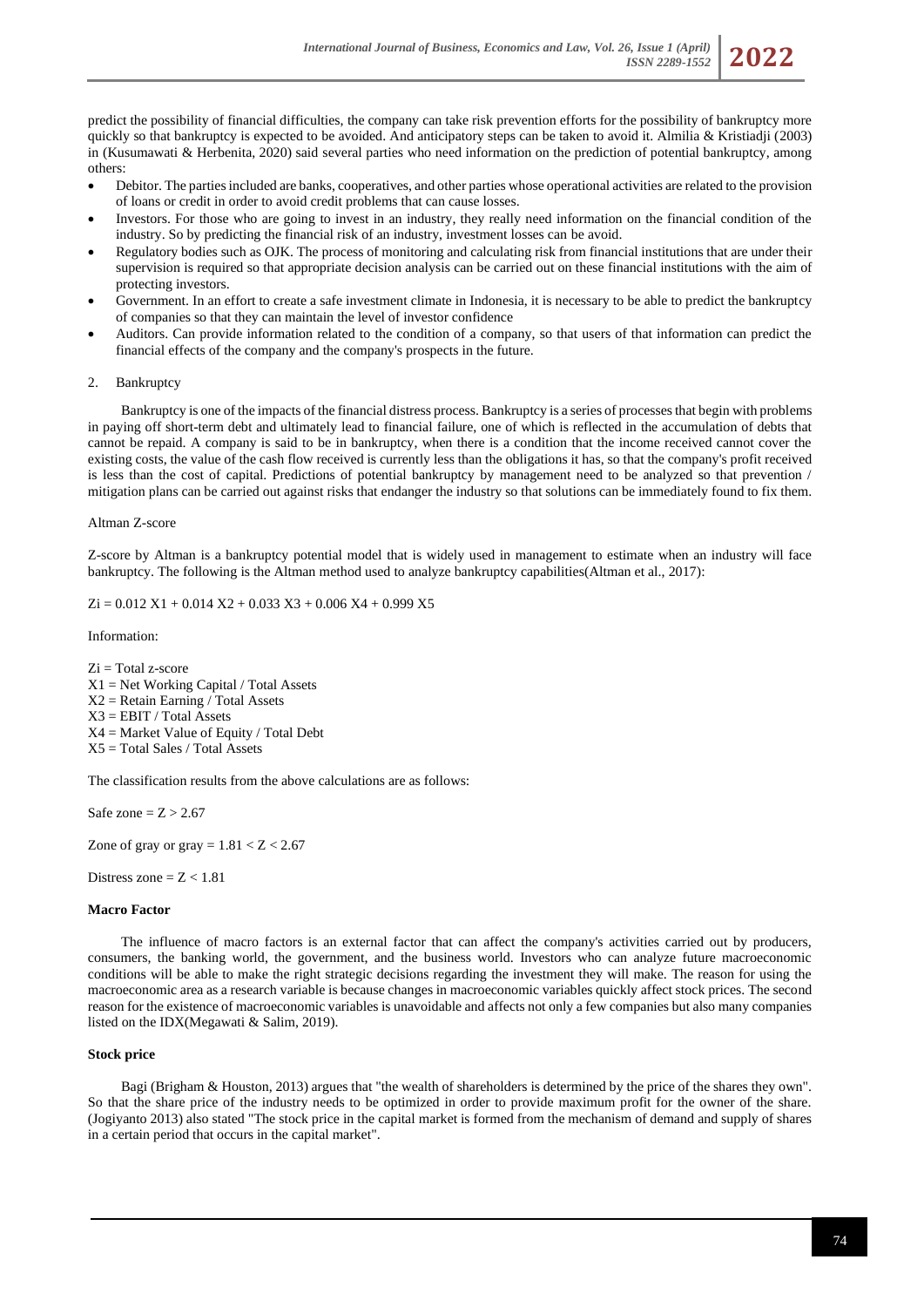From the opinions of the researchers above, it can be concluded that the stock price comes from the demand and supply mechanism in stock trading which generally uses the closing price. A stock price that is considered attractive if it can provide benefits in the form of capital gains and a good image for the industry makes it easier for the industry to get investors.

# **RESEARCH METHOD**

The research was conducted using quantitative methods that apply the theory of positivism philosophy with the research stages starting with the process of collecting research data in the form of secondary data on company financial statements and followed by testing and quantitative analysis to test the research hypotheses. This research applies a descriptive approach with the aim of explaining the object of research and the results. .

Meanwhile, the framework of thinking functions as a guide and a reflection of the flow of thinking that will be used as the basis for the formulation of the hypothesis in Figure 1.1.



**Figure 1.1. Research Model**

In this research, the hypothesis is formulated partially or simultaneously, namely:

- H1 : There is an influence of macro factor variables on stock prices H2 : There is an effect of the financial distress on stock prices
- There is an effect of the financial distress on stock prices
- H3 : Is there an influence of macro factors, the financial distress on stock prices

In this research using several variables with the dependent variable (Y) being the stock price while the independent variable (X) in the form of a component variable for calculating the potential for financial distress using the Altman Z Score consisting of Working Capital / Total Assets, Earnings on Hold / Total Assets, EBIT / Total Assets, Market Capitalization / Total Debt, Sales Value / Total Assets. And the second independent variable is the macro factor that uses the inflation rate and exchange rate.

## **DISCUSSION**

From the calculation results of Altman Z Score for the 12 companies that are members of the Trade, Services and Investment sector; Investment Company Sub-Sector, when compared to indicators for the safe zone category,  $Z > 2.67$  while  $Z < 1.68$ , the unsafe category shows that there are 2 companies in the unsafe category because the Z value < 1.68, namely Kresna Graha Investama Tbk (KREN) and Charnic Capital Tbk (NICK).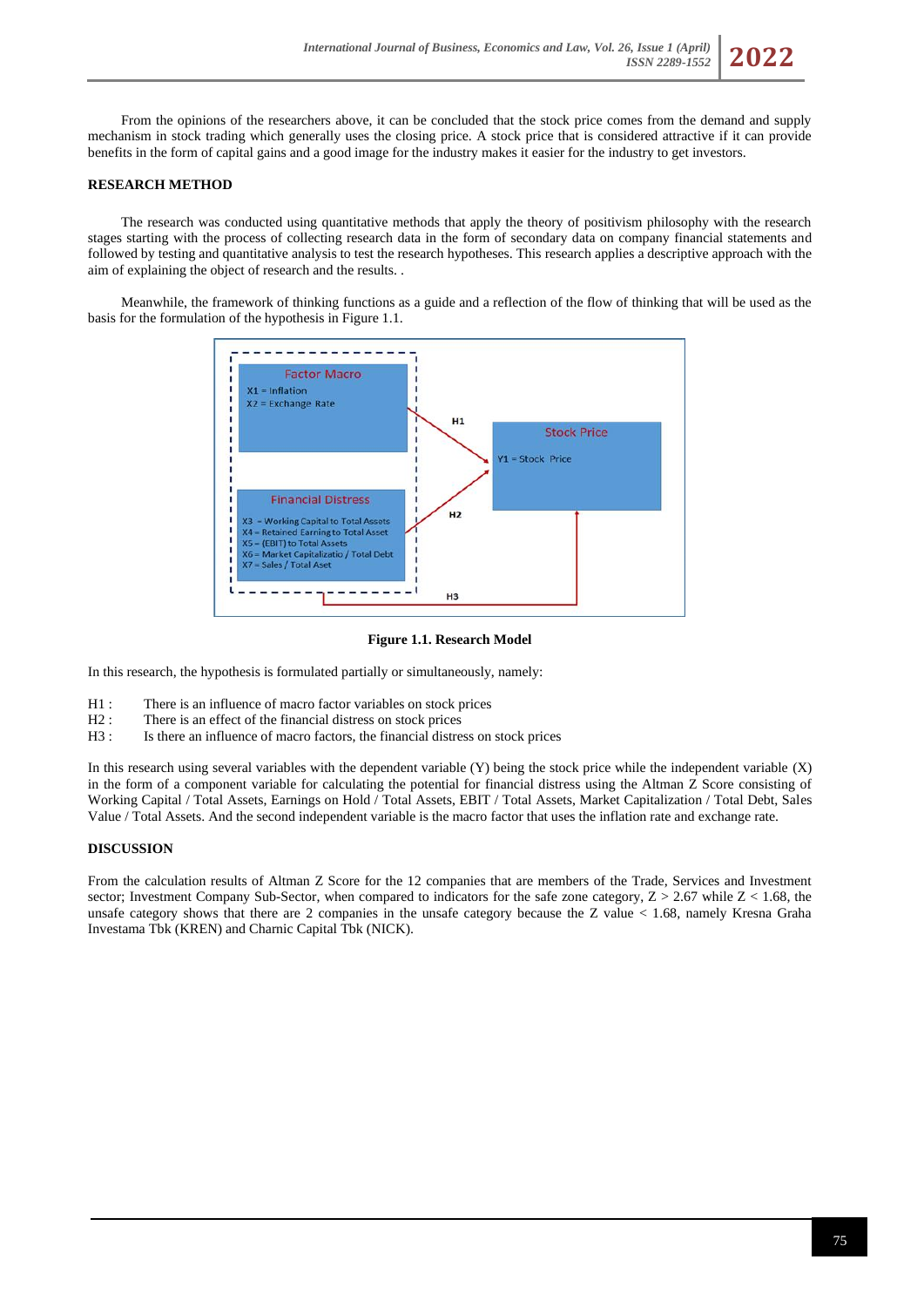

| <b>No</b>               | Code        |                     | Year |                      |                |                 |                     |                        |                         |                  |                  |                       |           |
|-------------------------|-------------|---------------------|------|----------------------|----------------|-----------------|---------------------|------------------------|-------------------------|------------------|------------------|-----------------------|-----------|
|                         |             | <b>Emiten</b>       |      | <b>Stock Price /</b> | <b>Working</b> | <b>Retained</b> | <b>EBIT / Total</b> | <b>Market</b>          | <b>Total Sales /</b>    | <b>Potential</b> | <b>Average</b>   |                       |           |
|                         |             |                     |      | Unit (Y)             | Capital/Total  | Earning / Total | Asset (X3)          | Capitalization /       | <b>Total Asset (X5)</b> | <b>Financial</b> | <b>Potential</b> | <b>Inflation (X6)</b> | Kurs (X7) |
|                         |             |                     |      |                      | Aset (X1)      | Asset (X2)      |                     | <b>Total Debt (X4)</b> |                         | Distress (Z)     | <b>Financial</b> |                       |           |
|                         |             |                     |      |                      |                |                 |                     |                        |                         |                  | Distress (Z)     |                       |           |
| $\mathbf{1}$            | <b>ABMM</b> | <b>ABM</b>          | 2016 | 2.03                 | $-0.07$        | $-0.05$         | 0.01                | 20.79                  | 1.82                    | 1.94             | 14.37            | 3.02%                 | 13,436    |
| $\overline{2}$          |             | Investama           | 2017 | 2.30                 | 0.12           | $-0.08$         | 0.00                | 24.45                  | 1.51                    | 1.66             |                  | 3.61                  | 13,548    |
| $\overline{\mathbf{3}}$ |             | <b>Tbk</b>          | 2018 | 2.27                 | 0.12           | 0.00            | 0.08                | 35.17                  | 1.10                    | 1.32             |                  | 3.13%                 | 14,481    |
| 4                       |             |                     | 2019 | 1.53                 | 0.05           | 0.01            | 0.01                | 0.02                   | 1.44                    | 1.44             |                  | 2.72%                 | 13,901    |
| 5                       |             |                     | 2020 | 760.00               | 0.06           | $-0.09$         | $-0.07$             | 10,689.30              | 1.36                    | 65.50            |                  | 1.68%                 | 14,105    |
| $6\phantom{a}$          | <b>BHIT</b> | <b>MNC</b>          | 2016 | 144.00               | 0.03           | 0.01            | 0.02                | 222,304.40             | 4.29                    | 1,338.11         | 951.42           | 3.02%                 | 13,436    |
| 7                       |             | Investama           | 2017 | 96.00                | 0.02           | 0.01            | 0.01                | 142,226.12             | 4.16                    | 857.52           |                  | 3.61                  | 13,548    |
| 8                       |             | Tbk                 | 2018 | 62.00                | 0.03           | 0.01            | 0.02                | 100,867.83             | 3.83                    | 609.04           |                  | 3.13%                 | 14,481    |
| q                       |             |                     | 2019 | 64.00                | 0.02           | 0.02            | 0.04                | 150,691.95             | 3.61                    | 907.76           |                  | 2.72%                 | 13,901    |
| 10                      |             |                     | 2020 | 66.00                | 0.01           | 0.02            | 0.03                | 173,440.62             | 4.02                    | 1,044.66         |                  | 1.68%                 | 14,105    |
| 11                      | <b>BMTR</b> | Global              | 2016 | 615.00               | 0.05           | 0.25            | 0.03                | 815,140.76             | 2.35                    | 4,893.20         | 3,006.47         | 3.02%                 | 13,436    |
| 12                      |             | Mediacom            | 2017 | 590.00               | 0.18           | 0.24            | 0.03                | 617,405.30             | 2.56                    | 3,706.99         |                  | 3.61                  | 13,548    |
| 13                      |             | Tbk                 | 2018 | 242.00               | 0.08           | 0.25            | 0.05                | 234,292.70             | 2.48                    | 1,408.24         |                  | 3.13%                 | 14,481    |
| 14                      |             |                     | 2019 | 348.00               | 0.08           | 0.29            | 0.08                | 417,448.83             | 2.33                    | 2,507.03         |                  | 2.72%                 | 13,901    |
| 15                      |             |                     | 2020 | 290.00               | 0.14           | 0.30            | 0.06                | 419,034.52             | 2.67                    | 2,516.89         |                  | 1.68%                 | 14,105    |
| 16                      | <b>BNBR</b> | <b>Bakrie &amp;</b> | 2016 | 500.00               | $-1.31$        | $-0.92$         | $-0.52$             | 3,846,874.94           | 3.16                    | 23,084.36        | 10,314.01        | 3.02%                 | 13,436    |
| 17                      |             | <b>Brothers</b>     | 2017 | 500.00               | $-1.25$        | $-2.56$         | $-0.17$             | 4,485,636.33           | 2.96                    | 26,916.72        |                  | 3.61                  | 13.548    |
| 18                      |             | Tbk                 | 2018 | 50.00                | $-0.02$        | $-1.39$         | $-0.09$             | 89,103.70              | 4.29                    | 538.89           |                  | 3.13%                 | 14,481    |
| 19                      |             |                     | 2019 | 50.00                | 0.01           | $-1.33$         | 0.05                | 86,858.02              | 4.44                    | 525.57           |                  | 2.72%                 | 13,901    |
| 20                      |             |                     | 2020 | 50.00                | $-0.09$        | $-1.44$         | $-0.06$             | 83,138.95              | 5.70                    | 504.50           |                  | 1.68%                 | 14,105    |
| 21                      | <b>BRMS</b> | Bumi                | 2016 | 63.00                | $-0.25$        | 0.01            | $-0.43$             | 3,678.97               | 495.11                  | 516.67           | 342.75           | 3.02%                 | 13,436    |
| 22                      |             | <b>Resources</b>    | 2017 | 62.00                | 0.24           | $-0.80$         | $-0.29$             | 5,244.16               | 173.32                  | 204.60           |                  | 3.61                  | 13,548    |
| 23                      |             | <b>Minerals</b>     | 2018 | 47.00                | $-0.03$        | $-1.15$         | $-0.15$             | 6,994.98               | 584.40                  | 625.76           |                  | 3.13%                 | 14,481    |
| 24                      |             | <b>Tbk</b>          | 2019 | 49.00                | $-0.12$        | $-1.42$         | 0.00                | 6,502.60               | 139.48                  | 178.33           |                  | 2.72%                 | 13,901    |
| 25                      |             |                     | 2020 | 78.00                | $-0.03$        | $-1.50$         | 0.01                | 19,661.64              | 70.49                   | 188.37           |                  | 1.68%                 | 14,105    |
| 26                      | <b>KREN</b> | Kresna              | 2016 | 468.00               | 0.47           | 0.31            | 0.13                | 14.63                  | 4.55                    | 4.65             | 1.37             | 3.02%                 | 13,436    |
| 27                      |             | Graha               | 2017 | 530.00               | 0.60           | 0.33            | 0.14                | 14.09                  | 0.72                    | 0.82             |                  | 3.61                  | 13,548    |
| 28                      |             | Investama           | 2018 | 655.00               | 0.55           | 0.34            | 0.21                | 13.29                  | 0.49                    | 0.58             |                  | 3.13%                 | 14,481    |
| 29                      |             | Tbk                 | 2019 | 500.00               | 0.61           | 0.30            | 0.05                | 10.76                  | 0.37                    | 0.45             |                  | 2.72%                 | 13,901    |
| 30                      |             |                     | 2020 | 84.00                | 0.54           | 0.29            | $-0.07$             | 2.61                   | 0.30                    | 0.32             |                  | 1.68%                 | 14,105    |
| 31                      | <b>MLPL</b> | Multipolar          | 2016 | 347.00               | 0.12           | 0.19            | 0.01                | 236,645.89             | 1.35                    | 1,421.23         | 805.61           | 3.02%                 | 13,436    |
| 32                      |             | <b>Tbk</b>          | 2017 | 145.00               | 0.07           | 0.17            | $-0.09$             | 116,863.21             | 1.17                    | 702.35           |                  | 3.61                  | 13,548    |
| 33                      |             |                     | 2018 | 74.00                | 0.05           | 0.13            | $-0.09$             | 99,328.62              | 1.15                    | 597.12           |                  | 3.13%                 | 14,481    |
| 34                      |             |                     | 2019 | 85.00                | 0.01           | 0.09            | $-0.06$             | 128,737.72             | 1.24                    | 773.66           |                  | 2.72%                 | 13,901    |
| 35                      |             |                     | 2020 | 71.00                | $-0.06$        | 0.05            | $-0.06$             | 88,694.44              | 1.53                    | 533.69           |                  | 1.68%                 | 14,105    |
| 36                      | <b>NICK</b> | Charnic             | 2016 | 100.00               | 0.30           | 0.15            | 0.17                | 14.25                  | 6.53                    | 6.62             | $-1.29$          | 3.02%                 | 13,436    |
| 37                      |             | <b>Capital Tbk</b>  | 2017 | 100.00               | 0.25           | 0.02            | 0.08                | 1.16                   | 8.85                    | 8.86             |                  | 3.61                  | 13,548    |
| 38                      |             |                     | 2018 | 143.00               | 0.62           | 0.09            | 0.08                | 88.13                  | 11.29                   | 11.82            |                  | 3.13%                 | 14,481    |
| 39                      |             |                     | 2019 | 300.00               | 0.54           | 0.17            | 0.09                | 68.95                  | 10.39                   | 10.80            |                  | 2.72%                 | 13,901    |
| 40                      |             |                     | 2020 | 270.00               | 0.42           | 0.15            | $-0.03$             | 102.09                 | $-45.18$                | $-44.52$         |                  | 1.68%                 | 14,105    |
| 41                      | PEGE        | Panca               | 2016 | 93.00                | 0.57           | 0.39            | 0.06                | 0.41                   | 16.56                   | 16.56            | 33.99            | 3.02%                 | 13,436    |
| 42                      |             | Global              | 2017 | 139.00               | 0.66           | 0.46            | 0.08                | 0.75                   | 12.39                   | 12.40            |                  | 3.61                  | 13,548    |
| 43                      |             | <b>Kapital Tbk</b>  | 2018 | 175.00               | 0.69           | 0.30            | 0.08                | 2.20                   | 12.82                   | 12.83            |                  | 3.13%                 | 14,481    |
| 44                      |             |                     | 2019 | 220.00               | 0.79           | 0.35            | 0.05                | 4.51                   | 23.40                   | 23.42            |                  | 2.72%                 | 13,901    |
| 45                      |             |                     | 2020 | 136.00               | 0.94           | 0.39            | $-0.01$             | 12.26                  | 104.75                  | 104.74           |                  | 1.68%                 | 14,105    |
| 46                      | <b>PLAS</b> | Polaris             | 2016 | 406.00               | 0.08           | 0.08            | $-0.06$             | 0.07                   | 9.48                    | 9.47             | 34.29            | 3.02%                 | 13,436    |
| 47                      |             | Investama           | 2017 | 50.00                | 0.08           | 0.07            | $-0.07$             | 0.01                   | 3.06                    | 3.05             |                  | 3.61                  | 13,548    |
| 48                      |             | <b>Tbk</b>          | 2018 | 50.00                | $-0.06$        | 0.03            | 0.00                | 0.04                   | 13.39                   | 13.37            |                  | 3.13%                 | 14,481    |
| 49                      |             |                     | 2019 | 50.00                | $-0.12$        | 0.06            | 0.00                | 0.04                   | 52.18                   | 52.13            |                  | 2.72%                 | 13,901    |
| 50                      |             |                     | 2020 | 50.00                | $-0.13$        | 0.05            | $-0.01$             | 0.04                   | 93.54                   | 93.45            |                  | 1.68%                 | 14,105    |
| 51                      | POOL        | Pool                | 2016 | 1.79                 | 0.80           | 0.12            | 0.03                | 0.01                   | $-45.49$                | $-45.43$         | 858.47           | 3.02%                 | 13,436    |
| 52                      |             | Advista             | 2017 | 4.05                 | 0.93           | 0.19            | 0.25                | 0.27                   | 4.17                    | 4.19             |                  | 3.61                  | 13,548    |
| 53                      |             | Indonesia           | 2018 | 5.08                 | 0.67           | 0.18            | $-0.04$             | 0.03                   | 4,325.56                | 4,321.24         |                  | 3.13%                 | 14,481    |
| 54                      |             | Tbk                 | 2019 | 156.00               | 0.77           | $-0.38$         | $-0.68$             | 6.24                   | $-2.00$                 | $-1.98$          |                  | 2.72%                 | 13,901    |
| 55                      |             |                     | 2020 | 50.00                | 0.70           | $-0.63$         | $-0.17$             | 10.38                  | 14.28                   | 14.32            |                  | 1.68%                 | 14,105    |
| 56                      | <b>SRTG</b> | Saratoga            | 2016 | 3.50                 | 0.03           | 0.48            | 0.24                | 1,643.44               | 3.96                    | 13.84            | 227.28           | 3.02%                 | 13,436    |
| 57                      |             | Investama           | 2017 | 3.58                 | $-0.10$        | 0.62            | 0.12                | 2,236.73               | 712.31                  | 725.03           |                  | 3.61                  | 13,548    |
| 58                      |             | Sedaya Tbk          | 2018 | 3.80                 | $-0.14$        | 0.50            | $-0.30$             | 2,483.79               | 344.04                  | 358.59           |                  | 3.13%                 | 14,481    |
| 59                      |             |                     | 2019 | 3.62                 | $-0.11$        | 0.64            | 0.28                | 2,528.98               | 4.28                    | 19.47            |                  | 2.72%                 | 13,901    |
| 60                      |             |                     | 2020 | 3.43                 | $-0.08$        | 0.74            | 0.25                | 2,547.82               | 4.16                    | 19.46            |                  | 1.68%                 | 14,105    |

# Table 1.1 Summary of Stock Prices, Calculation of Financial Distress Period 2016 – 2020

*Source: Processed Data*

Analyze condition of financial distress before and after the pandemic, it is divided into 2 periods, before the pandemic is 2017- 2018 and after the pandemic is the period 2019-2020 which can be seen in detail in Table 1.2. If we compare the two periods, there is Kresna Graha Investama Tbk (KREN) company whose condition is not safe both before and after the pandemic. And company Charnic Capital Tbk (NICK) with a Z score becomes unsafe after the pandemic. And some of company have trend performance decrease after pandemic.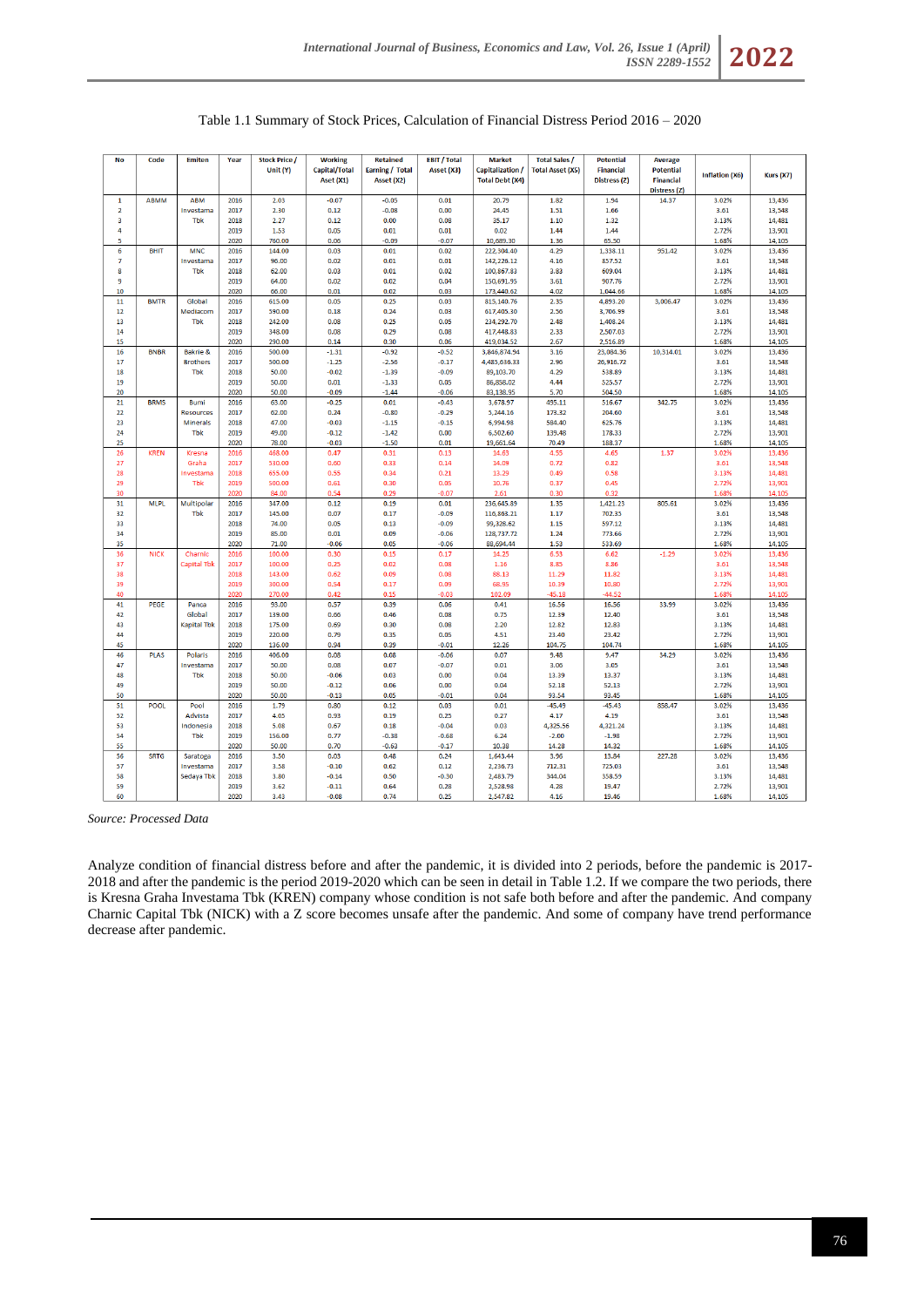| <b>No</b>      | Kode        | <b>Emiten</b>       | Year      | <b>Working</b>       | <b>Retained</b> | <b>EBIT / Total</b> | <b>Market</b>          | <b>Total Sales /</b>    | <b>Potential</b> | <b>Trend Performance</b> |
|----------------|-------------|---------------------|-----------|----------------------|-----------------|---------------------|------------------------|-------------------------|------------------|--------------------------|
|                |             |                     |           | <b>Capital/Total</b> | Earning / Total | Asset (X3)          | Capitalization /       | <b>Total Asset (X5)</b> | <b>Financial</b> |                          |
|                |             |                     |           | Aset (X1)            | Asset (X2)      |                     | <b>Total Debt (X4)</b> |                         | Distress (Z)     |                          |
| 1              | <b>ABMM</b> | <b>ABM</b>          | 2017-2018 | 0.12                 | $-0.04$         | 0.04                | 29.81                  | 1.31                    | 1.49             | 2153%                    |
|                |             |                     |           |                      |                 |                     |                        |                         |                  |                          |
| $\overline{2}$ |             | Investama           | 2019-2020 | 0.06                 | $-0.04$         | $-0.03$             | 5,344.66               | 1.40                    | 33.47            |                          |
| 3              | <b>BHIT</b> | <b>MNC</b>          | 2017-2018 | 0.03                 | 0.01            | 0.01                | 121,546.97             | 4.00                    | 733.28           | 33%                      |
| 4              |             | Investama           | 2019-2020 | 0.02                 | 0.02            | 0.03                | 162.066.29             | 3.81                    | 976.21           |                          |
| 5              | <b>BMTR</b> | Global              | 2017-2018 | 0.13                 | 0.25            | 0.04                | 425.849.00             | 2.52                    | 2.557.61         | $-2%$                    |
| 6              |             | Mediacom            | 2019-2020 | 0.11                 | 0.29            | 0.07                | 418,241.67             | 2.50                    | 2,511.96         |                          |
| $\overline{7}$ | <b>BNBR</b> | <b>Bakrie &amp;</b> | 2017-2018 | $-0.63$              | $-1.98$         | $-0.13$             | 2,287,370.01           | 3.62                    | 13,727.80        | $-96%$                   |
| 8              |             | <b>Brothers</b>     | 2019-2020 | $-0.04$              | $-1.38$         | 0.00                | 84,998.49              | 5.07                    | 515.04           |                          |
| 9              | <b>BRMS</b> | <b>Bumi</b>         | 2017-2018 | 0.10                 | $-0.98$         | $-0.22$             | 6,119.57               | 378.86                  | 415.18           | $-56%$                   |
| 10             |             | <b>Resources</b>    | 2019-2020 | $-0.08$              | $-1.46$         | 0.00                | 13,082.12              | 104.98                  | 183.35           |                          |
| 11             | <b>KREN</b> | Kresna              | 2017-2018 | 0.33                 | 0.18            | 13.69               | 0.60                   | 0.70                    | 1.16             | $-67%$                   |
| 12             |             | Graha               | 2019-2020 | 0.57                 | 0.29            | $-0.01$             | 6.68                   | 0.34                    | 0.39             |                          |
| 13             | <b>MLPL</b> | Multipolar          | 2017-2018 | 0.06                 | 0.15            | $-0.09$             | 108,095.92             | 1.16                    | 649.73           | 1%                       |
| 14             |             | <b>Tbk</b>          | 2019-2020 | $-0.03$              | 0.07            | $-0.06$             | 108,716.08             | 1.38                    | 653.68           |                          |
| 15             | <b>NICK</b> | Charnic             | 2017-2018 | 0.43                 | 0.05            | 0.08                | 44.65                  | 10.07                   | 10.34            | $-263%$                  |
| 16             |             | <b>Capital Tbk</b>  | 2019-2020 | 0.48                 | 0.16            | 0.03                | 85.52                  | $-17.40$                | $-16.86$         |                          |
| 17             | <b>PEGE</b> | Panca               | 2017-2018 | 0.67                 | 0.38            | 0.08                | 1.48                   | 12.60                   | 12.62            | 408%                     |
| 18             |             | Global              | 2019-2020 | 0.86                 | 0.37            | 0.02                | 8.39                   | 64.08                   | 64.08            |                          |
| 19             | <b>PLAS</b> | Polaris             | 2017-2018 | 0.01                 | 0.05            | $-0.04$             | 0.02                   | 8.22                    | 8.21             | 786%                     |
| 20             |             | Investama           | 2019-2020 | $-0.13$              | 0.06            | $-0.01$             | 0.04                   | 72.86                   | 72.79            |                          |
| 21             | <b>POOL</b> | Pool                | 2017-2018 | 0.80                 | 0.18            | 0.10                | 0.15                   | 2,164.86                | 2,162.72         | $-100%$                  |
| 22             |             | Advista             | 2019-2020 | 0.73                 | $-0.51$         | $-0.42$             | 8.31                   | 6.14                    | 6.17             |                          |
| 23             | <b>SRTG</b> | Saratoga            | 2017-2018 | $-0.12$              | 0.56            | $-0.09$             | 2,360.26               | 528.17                  | 541.81           | $-96%$                   |
| 24             |             | Investama           | 2019-2020 | $-0.10$              | 0.69            | 0.26                | 2.538.40               | 4.22                    | 19.47            |                          |

Table 1.2 Summary of Stock Prices, Calculation of Financial Distress Before the 2017-2018 Pandemic and After the 2019-2020 Pandemic

Further analysis is carried outpanel data regression.Panel data is data obtained from cross-sectional data which is observed repeatedly on the same object but at different times. So that the trend of the object observed in a certain time can be obtained.

In processing secondary data obtained from the data collection process, then the data is processed using MS. Excel to present descriptive analysis in the form of making tables and graphs. Meanwhile, statistical data processing activities are used with statistical software EVIEWS version 9.

Panel Data Regression MethodThere are three approaches that can be used obtained The Random Effects method is the best.

After determining the use of the best model is the Random Effect model, then a hypothesis test analysis is carried out to see the effect of the independent variable on the dependent variable by using either partially by using the t-statistical test and Simultaneous F test.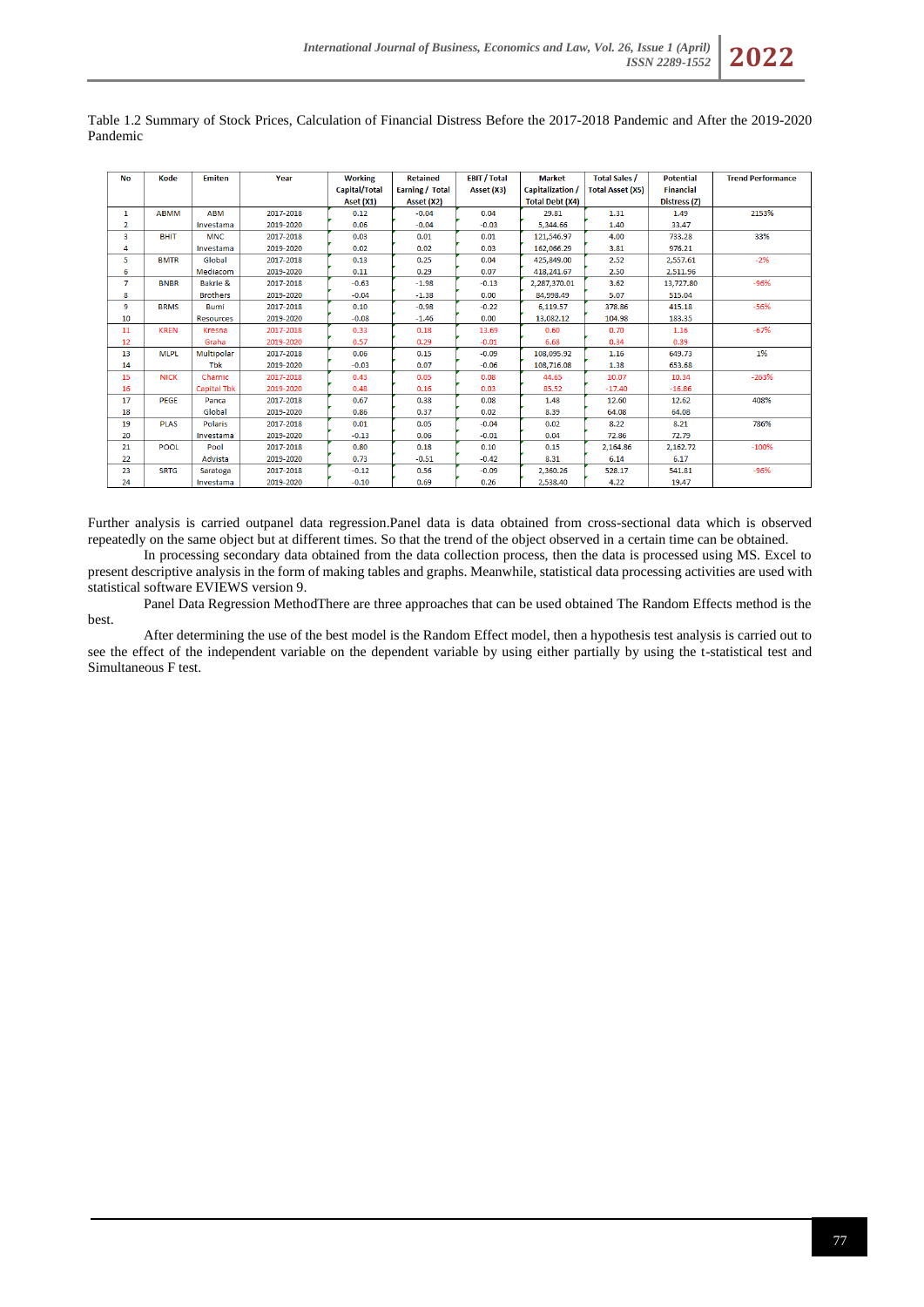# Table 1.3.Random Effect Test Results

REM

Dependent Variable: Y Method: Panel EGLS (Cross-section random effects) Date: 12/28/21 Time: 23:01 Sample: 2016 2020 Periods included: 5 Cross-sections included: 12 Total panel (balanced) observations: 60 Swamy and Arora estimator of component variances

| Variable             | Coefficient                  | Std. Error         | t-Statistic | Prob.    |
|----------------------|------------------------------|--------------------|-------------|----------|
| C                    | 13984.04                     | 71.52848           | 195.5030    | 0.0000   |
| X <sub>1</sub>       | $-0.082322$                  | 0.277795           | $-0.296340$ | 0.7682   |
| X <sub>2</sub>       | 37.16456                     | 159.5546           | 0.232927    | 0.8167   |
| X <sub>3</sub>       | $-123.1833$                  | 91.07480           | $-1.352551$ | 0.1821   |
| X4                   | 100.3981                     | 306.4022           | 0.327668    | 0.7445   |
| X <sub>5</sub>       | $-9.10E - 05$                | 0.000101           | $-0.897731$ | 0.3735   |
| X <sub>6</sub>       | 0.118806                     | 0.083190           | 1.428119    | 0.1592   |
| X7                   | -113.4223                    | 32.63239           | $-3.475757$ | 0.0010   |
|                      | <b>Effects Specification</b> |                    |             |          |
|                      |                              |                    | S.D.        | Rho      |
| Cross-section random |                              |                    | 0.000000    | 0.0000   |
| Idiosyncratic random |                              |                    | 352.3243    | 1.0000   |
|                      | <b>Weighted Statistics</b>   |                    |             |          |
| R-squared            | 0.293794                     | Mean dependent var |             | 13894.20 |
| Adjusted R-squared   | 0.198728                     | S.D. dependent var |             | 382.3085 |
| S.E. of regression   | 342.2189                     | Sum squared resid  | 6089916.    |          |
| F-statistic          | 3.090413                     | Durbin-Watson stat | 1.937717    |          |
| Prob(F-statistic)    | 0.008440                     |                    |             |          |
|                      | <b>Unweighted Statistics</b> |                    |             |          |
| R-squared            | 0.293794                     | Mean dependent var |             | 13894.20 |
| Sum squared resid    | 6089916.                     | Durbin-Watson stat |             | 1.937717 |

Based on the output results above, there is a regression equation as follows:

 $Y = +1X1 + 2X2 + 3X3 + 4X4 + 5X5 + 6X6 + 7X7 + e$ 

Then the regression equation is obtained as follows:

Stock Price =13984.04 - 0.082322 (Working Capital / Total Assets) + 37.16456 (Profit on Hold / Total Assets) - 123.1833 (EBIT / Total Assets) + 100.3981 (Market Capitalization / Total Debt) - 9.10E-05 (Sales Value / Total Assets) + 0.118806 (Inflation Rate) – 113.4223 (Interest rate)

With the partial t test hypothesis and F simultaneouslymeuse conditions:

Ho: It is suspected that there is no influence between the independent variables on the dependent variable H1: It is suspected that there is an influence between the independent variables on the dependent variable

- If the value of Prob.(t.statistic) or (F.statistic) < from 0.05: means that the proposed Ho hypothesis is rejected or it is suspected that there is a significant influence
- If the value of Prob.(t.statistics) or (F.statistics) > from 0.05: means that the proposed Ho hypothesis is accepted or suspected to have no significant effect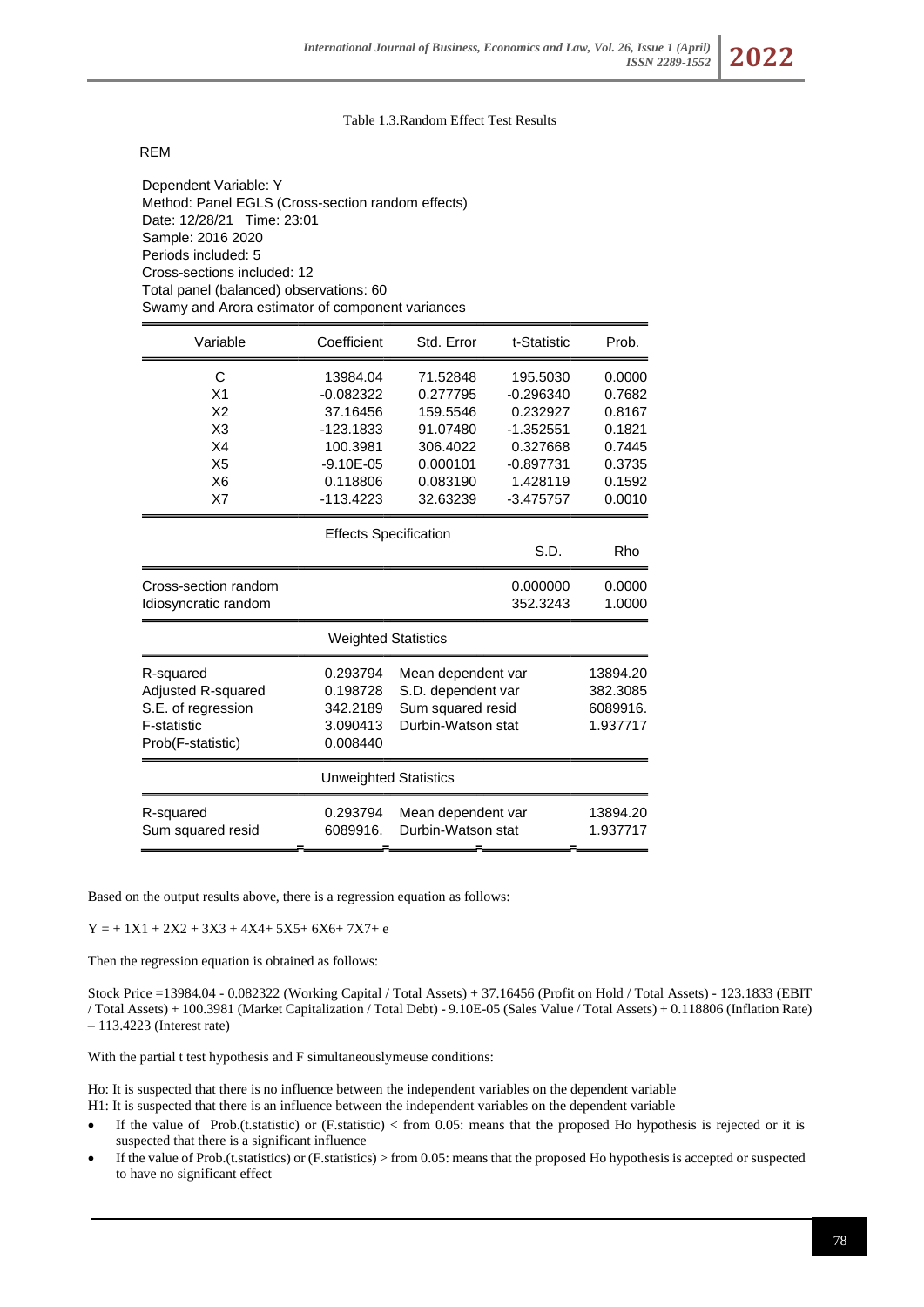| Table 1.4. Comparison of Test Results of t Test and F. Test |  |
|-------------------------------------------------------------|--|
|-------------------------------------------------------------|--|

| <b>Model</b>            | <b>Adjusted R-Squared</b> | Prob t Statistic dengan Alpha = $0.05$                                                                                                     |                                                   |                                                                                                          | <b>Compare t Test with Score Alpha</b>                                    | <b>Prob F Statistic dengan Alpha = <math>0.05</math></b> | <b>Compare FTest with Score Alpha</b> |                                                                                            |
|-------------------------|---------------------------|--------------------------------------------------------------------------------------------------------------------------------------------|---------------------------------------------------|----------------------------------------------------------------------------------------------------------|---------------------------------------------------------------------------|----------------------------------------------------------|---------------------------------------|--------------------------------------------------------------------------------------------|
| Random<br><b>Effect</b> | 0.19%                     | Working Capital/Total Aset (X1)<br>Laba Ditahan / Total Aset (X2)<br><b>EBIT</b> / Total Aset (X3)<br>Market Capitalization / Total Hutang | $-0.29634$<br>0.232927<br>$-1.352551$<br>0.327668 | <b>Tidak Signifikan</b><br><b>Tidak Signifikan</b><br><b>Tidak Signifikan</b><br><b>Tidak Signifikan</b> | Uji t dengan Membandingkan Nilai<br>Prob.(t.statistic) > Nilai Alpha 0.05 |                                                          | Signifikan                            | Uji F dengan Membandingkan Nilai<br>Prob. (F. statistic) 0.008 < Nilai Alpha<br>0.05       |
|                         |                           | Nilai Penjualan / Total Aset (X5)<br>Inflation (X6)<br>Kurs(X7)                                                                            | $-0.897731$<br>1.428119<br>$-3.475757$            | <b>Tidak Signifikan</b><br><b>Tidak Signifikan</b><br>Tidak Signifikan                                   | Secara partial semua variabel tidak<br>berpengaruh terhadap Harga Saham   | Nilai Prob.(F. statistic) = 0.008440                     |                                       | Secara simultan Financial Distress dan<br>Faktor Makro berpengaruh terhadap<br>Harga Saham |

Based on Table 1.4, it is obtained that t sig  $> 0.05$  for all variables and Prob F sig  $< 0.05$  so that it can be concluded that all variables have no effect on financial distress separately, but will have a significant effect if used together.

### **CONCLUSION**

Based on the calculation of the financial distress using the Altman Z Score in the Trade, Services and Investment sector; There are 2 investment companies sub-sector in the unsafe category because the Z value < 1.68, namely Kresna Graha Investama Tbk (KREN) and Charnic Capital Tbk (NICK). For the highest rank for the safe category with a calculation of the Z value  $> 2.67$ , namely Bakrie & Brothers Tbk with a Z value of 10,314.01.

From the multiple linear equations, the results of the Stock Price equation =13984.04 - 0.082322 (Working Capital / Total Assets) + 37.16456 (Profit on Hold / Total Assets) - 123.1833 (EBIT / Total Assets) + 100.3981 (Market Capitalization / Total Debt) - 9.10E-05 (Sales Value / Total Assets) + 0.118806 (Inflation Rate) – 113.4223 (Interest rate).

So, it can be concluded that the increase in stock prices can be caused if there is an increase Retained Earnings / Total Assets, Market Capitalization / Total Debt and influenced by rising inflation. While the decline in stock prices was due to an increase in Working Capital / Total Assets, EBIT / Total Assets, Interest Rates.

Of the seven independent variables, all variables in financial distress and macro factors are thought to have an effect on stock prices if tested simultaneously but each variable has no effect separately (partial).

## **SUGGESTION**

Based on the variable components used in the prediction of potential bankruptcy in the Altman Z Score calculation, it can beIt is recommended to reduce the risk of bankruptcy, the company can increase active assets and working capital so that it can become a reserve for the company to pay debts in the event of a less conductive economic condition. The increase in income obtained through company activities and good stock performance can reduce the risk of bankruptcy.

If the company's financial performance is good, the company has the ability to overcome the impact of rising inflation and exchange rates. The inflation rate in Indonesia tends to be stable and in 2020 tends to decline below 2% but the exchange rate tends to be unstable so companies need to anticipate transactions using foreign currencies, for example hedging forward rate to anticipate unstable currency that will use in future transaction.

#### **BIBLIOGRAPHY**

Agrawal, K., & Maheshwari, Y. (2016). Predicting financial distress: revisiting the option-based model.

Anggraini, D. (2016). Financial Distress Model Prediction for Indonesian Companies.

Africa, L. (2016). Financial distress for bankruptcy early warning by the risk analysis on go-public banks in Indonesia.Journal of Economics, Business, and Accountancy | Venture, 19, 259-270.

Ashraf, S., GS Félix, E., & Serrasqueiro, Z. (2019). Do Traditional Financial Distress Prediction Models Predict the Early Warning Signs of Financial Distress?Journal of Risk and Financial Management.

Al‐Hadi, A., Chatterjee, B., Yaftian, AM, Taylor, G., & Monzur Hasan, M. (2019). Corporate Social Responsibility Performance, Financial Distress and Firm Life Cycle: Evidence from Australia.International Accounting eJournal.

Altman, EI, Iwanicz-Drozdowska, M., Laitinen, EK, & Suvas, A. (2017). Financial Distress Prediction in an International Context: A Review and Empirical Analysis of Altman's Z-Score Model. Journal of International Financial Management and Accounting, 28(2), 131–171. https://doi.org/10.1111/jifm.12053

Boissay, F., Claessens, S., & Villegas, A. (2020). Tools for managing banking distress: historical experience and lessons for today.

Boots (2021). Corona and banking-A financial crisis in slow motion? An evaluation of the policy options.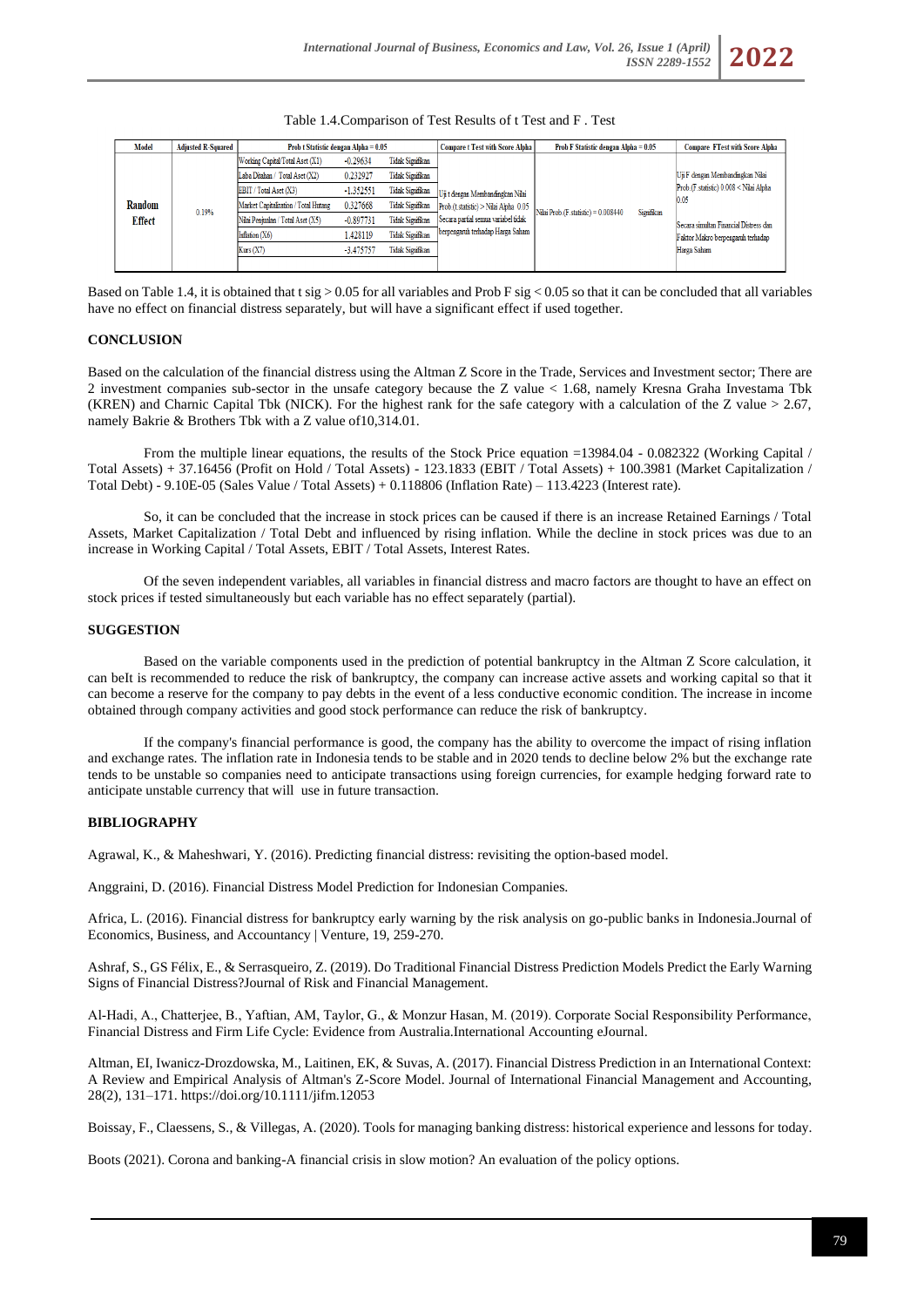Boubaker, S., Hamza, TT, & Vidal-García, J. (2016). Financial Distress and Equity Returns: A Leverage-Augmented Three-Factor Model.Capital Markets: Asset Pricing & Valuation eJournal.

Bruno, V., & Shin, HS (2020). Currency Depreciation and Emerging Market Corporate Distress.Manag. Sci., 66, 1935-1961.

Campbell, JY, Hilscher, JD, & Szilagyi, J. (2011). Predicting financial distress and the performance of distressed stocks. Journal of Investment Management.

Cerchiello, P., Nicola, G., Rönnqvist, S., & Sarlin, P. (2018). Deep Learning for Assessing Banks' Distress from News and Numerical Financial Data.Political Economy - Development: Political Institutions eJournal.

Chiaramonte, L., & Casu, B. (2017). Capital and liquidity ratios and financial distress. Evidence from the European banking industry.British Accounting Review, 49, 138-161.

Dewi, A., & Hadri, M. (2017). Financial distress prediction in Indonesia companies: finding an alternative model.Russian Journal of Agricultural and Socio-Economic Sciences, 61, 29-38.

Dudley, E., & Yin, QE (2018). Financial distress, refinancing, and debt structure.Journal of Banking and Finance, 94, 185-207.

Feyen, EH, Alonso Gispert, T., Kliatskova, T., & Mare, DS (2021). Financial Sector Policy Response to COVID-19 in Emerging Markets and Developing Economies.Journal of Banking and Finance, 106184.

Gao, P., Parsons, C., & Shen, J. (2016). The Global Relations between Financial Distress and Equity Returns.SPGMI: Compustat Fundamentals (Topic).

Geng, R., Bose, I., & Chen, X. (2015). Prediction of financial distress: An empirical study of listed Chinese companies using data mining.euros. J. Opera. Res., 241, 236-247.

Gul, FA, Khedmati, M., Lim, EK, & Navissi, F. (2018). Managerial Ability, Financial Distress, and Audit Fees.Accounting Horizons, 32, 29-51.

Hernandez Tinoco, M., & Wilson, N. (2013). Financial distress and bankruptcy prediction among listed companies using accounting, market and macroeconomic variables. International Review of Financial Analysis, 30, 394–419. https://doi.org/10.1016/j.irfa.2013.02.013

Horváthová, J., & Mokrisová, M. (2018). Risk of Bankruptcy, Its Determinants and Models. Idrees, S., & Qayyum, A. (2018). The impact of financial distress risk on equity returns: A case study of non-financial firms of Pakistan Stock Exchange.

Imran, M., Wu, M., Qi, H., Kwado, S., & Antwi (2019). Interplay Between Macroeconomic Factors and Equity Premium : Evidence Pakistan Stock Exchange.

Kasmir, Financial Statement Analysis, (Jakarta: PT Raja Grafindo Persada, 2019) Khukmiyah, Susanti

Kazemian, S., Shauri, NAA, Sanusi, ZM, Kamaluddin, A., & Shuhidan, SM (2017). Monitoring mechanisms and financial distress of public listed companies in Malaysia. Journal of International Studies, 10(1), 92–109. https://doi.org/10.14254/2071- 8330.2017/10-1/6

Kholisoh, SN, & Dwiarti, R. (2020). The Analysis of Fundamental Variables and Macro Economic Variables in Predicting Financial Distress.Management Analysis Journal, 9, 81-90.

Kim, SY (2018). Predicting hospitality financial distress with ensemble models: the case of US hotels, restaurants, and amusement and recreation.Service Business, 12, 483-503.

Kristanti, FT, & Herwany, A. (2017). Corporate Governance, Financial Ratios, Political Risk and Financial Distress: A Survival Analysis.Risk Management eJournal.

Kusumawati, R., & Herbenita, H. (2020). Analysis of the Effect of Financial Ratios and Company Size on Financial Distress Conditions (Study on Basic and Chemical Industry Companies on the Indonesia Stock Exchange 2014-2017). 2020(2018), 197– 202.

Li, Z., Crook, JN, & Andreeva, G. (2017). Dynamic prediction of financial distress using Malmquist DEA.Expert System. App., 80, 94-106.

Männasoo, K., Maripuu, P., & Hazak, A. (2017). Investments, Credit, and Corporate Financial Distress: Evidence from Central and Eastern Europe.Emerging Markets Finance and Trade, 54, 677 - 689.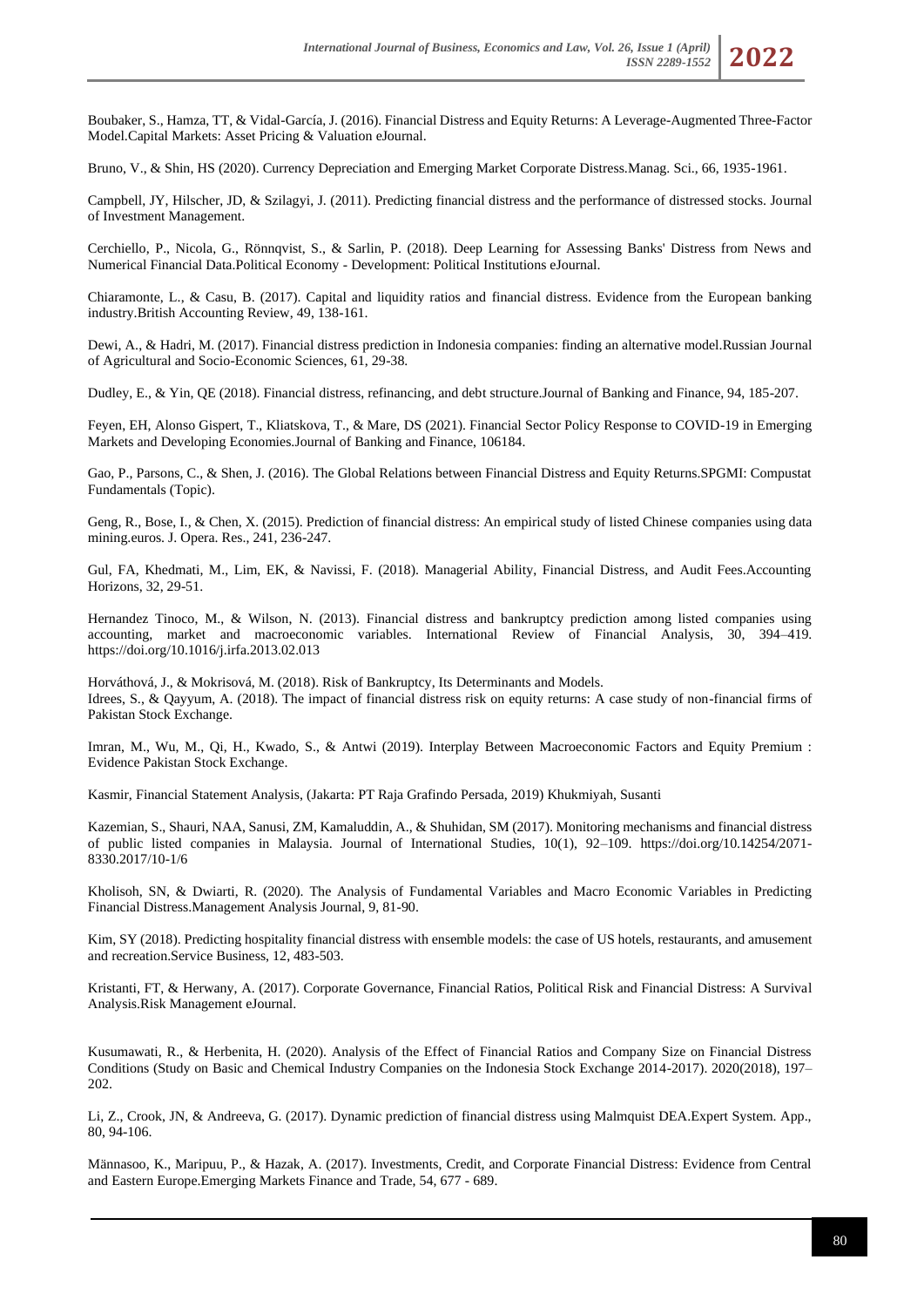Megawati, N., & Salim, MN (2019). The Effect of Macroeconomic Variables on the Composite Stock Price Index (IHSG). Economic Media, 26(1), 47. https://doi.org/10.25105/me.v26i1.5163

Muigai, RG, & Muriithi, JG (2017). The Moderating Effect of Firm Size on the Relationship Between Capital Structure and Financial Distress of Non-Financial Companies Listed in Kenya.Journal of Functional Analysis, 5, 151.

Ninh, BP, Thanh, TD, & Hong, DV (2018). Financial distress and bankruptcy prediction: An appropriate model for listed firms in Vietnam.Economic Systems, 42, 616-624.

Nin, J., Salbanya, B., Fleurquin, P., Tomas, E., Arenas, A., & Ramasco, JJ (2021). Modeling financial distress propagation on customer-supplier networks.Chaos, 31 5, 053119 .

Nugroho, MN, Arif, D., & Halik, A. (2021). The effect of financial distress on stock returns, through systematic risk and profitability as mediator variables.

Oliveira, M., Kadapakkam, PR, & Beyhaghi, M. (2017). Effects of customer financial distress on supplier capital structure.Journal of Corporate Finance, 42, 131-149.

Oz, IO, & Yelkenci, T. (2017). A theoretical approach to financial distress prediction modeling.Managerial Finance, 43, 212-230.

Panigrahi, C. (2019). Validity of Altman's 'Z' Score Model in Predicting Financial Distress of Pharmaceutical Companies.ERN: Financial Crises (Monetary) (Topic).

Pernamasari, R., Purwaningsih, SB, Tanjung, J., & Rahayu, DP (2019). Good Corporate Governance and Prediction of Financial Distress to Stock Prices: Atman Z Score Approach.International Journal of Economics and Management Studies, 6, 56-62.

Rezende, F., Montezano, RM, & Oliveira, FN (2017). Predicting financial distress in publicly-traded companies.

Roll, SP, & Despard, MR (2020). Income Loss and Financial Distress during COVID-19: The Protective Role of Liquid Assets.Social Science Research Network.

Roulette, C. (2020). Corporate debt stress testing: A global analysis of non-financial corporations.

Sayari, N., & Mugan, CS (2017). Industry Specific Financial Distress Modeling.Business Research Quarterly, 20, 45 - 62.

Sayidah, N., Assagaf, A., & Faiz, Z. (2020). Does earning management affect financial distress? Evidence from state-owned enterprises in Indonesia.Cogent Business & Management, 7.

Shahab, Y., Ntim, CG, Ye, P., Ullah, F., & Fosu, SA (2018). Environmental Policy, Environmental Performance, and Financial Distress in China: Do Top Management Team Characteristics Matter?EnergyRN: Energy Policy (Topic).

Shahwan, TM, & Habib, AM (2020). Does the efficiency of corporate governance and intellectual capital affect a firm's financial distress? Evidence from Egypt.Journal of Intellectual Capital, 21, 403-430.

Staehr, K., & Uusküla, L. (2020). Macroeconomic and macro-financial factors as leading indicators of non-performing loans.Journal of Economic Studies.

Sugiyono, Quantitative, Qualitative, and RnD Research Methods, (Bandung: Alfabeta, 2019)

Sun, J., Li, H., Fujita, H., Fu, B., & Ai, W. (2020). Class-imbalanced dynamic financial distress prediction based on Adaboost-SVM ensemble combined with SMOTE and time weighting.inf. Fusion, 54, 128-144.

Sutra Tanjung, PR, & Anggraini, D. (2020). Financial Distress Prediction of Lippo Group Companies Using Altman and Zmijewski Models.

Schweizer, L., & Nienhaus, A. (2017). Corporate distress and turnaround: integrating the literature and directing future research.Business Research, 10, 3-47.

Schillig, M. (2021). Banking and Finance after COVID-19.King's Law Journal, 32, 49 - 59.

Tinoco, MH, & Wilson, N. (2013). Financial distress and bankruptcy prediction among listed companies using accounting, market and macroeconomic variables.International Review of Financial Analysis, 30, 394-419.

Udin, S., Khan, M., & Javid, AY (2017). The effects of ownership structure on likelihood of financial distress: an empirical evidence.Corporate Governance, 17, 589-612.